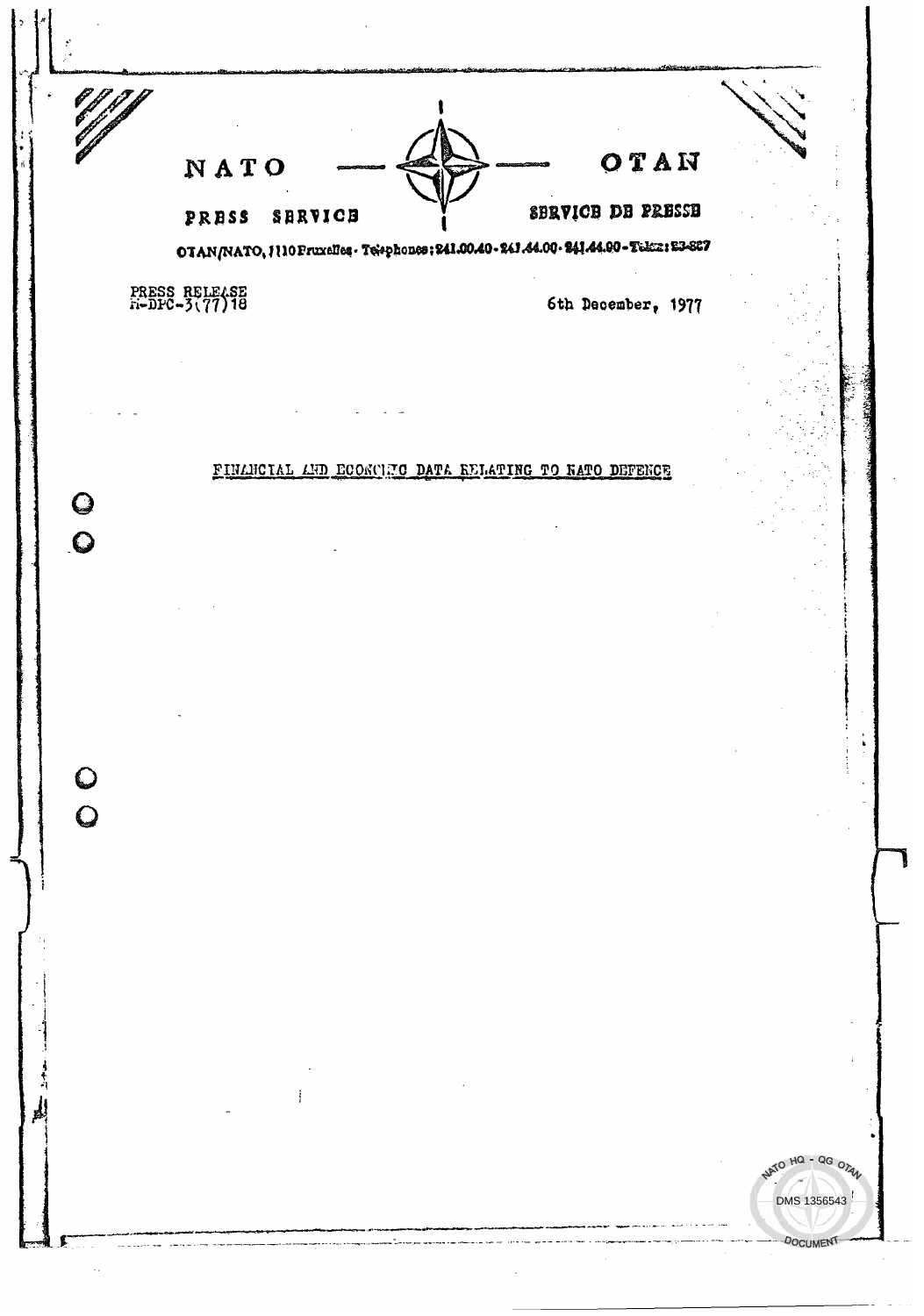

**Tommer** 

 $\mathcal{L}$  and  $\mathcal{L}$ 

حقه

÷,

 $\pmb{\ast}$ **N** 

 $\bullet$ 

# **BETHERRY OF THE SERVE CRITERIST AND LESS**

 $1161 - 6861$ 

 $\sim$ 

 $\sim$ 

ومرادة

 $\sim P(t)_{\rm eq}$ 

37

 $\sim$   $\sim$   $\sim$   $\sim$ 

أورقه ورياد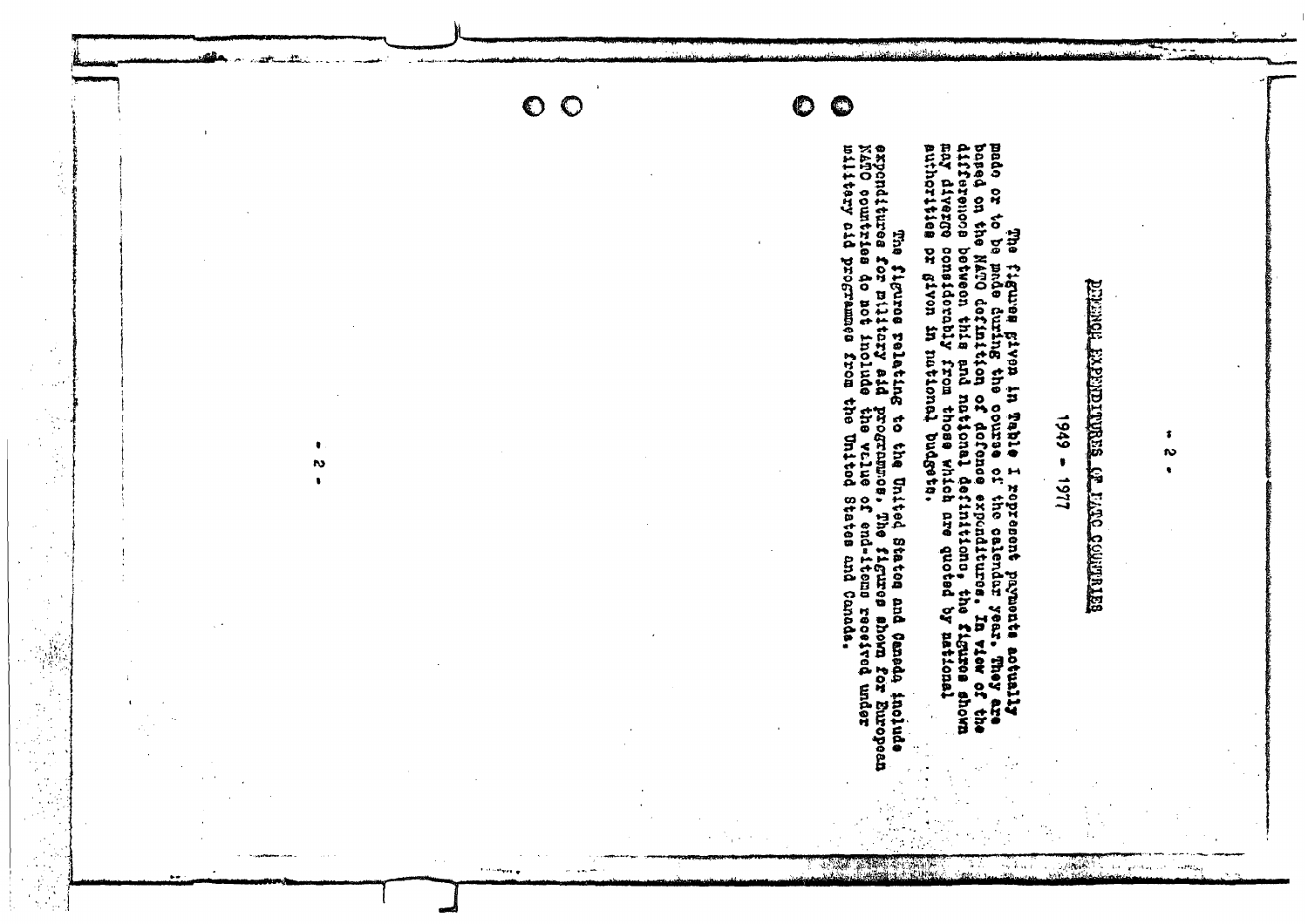# $\circ \circ$

**TAFLS 1** 

O

I LANGSI

C.)

### TOTAL DEFENCE. EXPENDITURES OF NATO COUNTRIES (Current prices)

 $-5 -$ 

|                          |                           |                  |        |         |         |         |         |                     | and a more than the company of the company of the first section of the company of the company of the company of the company of the company of the company of the company of the company of the company of the company of the c |         |           |                  |                  |
|--------------------------|---------------------------|------------------|--------|---------|---------|---------|---------|---------------------|--------------------------------------------------------------------------------------------------------------------------------------------------------------------------------------------------------------------------------|---------|-----------|------------------|------------------|
| Contribute               | Currency Unit             | Actual           |        |         |         |         |         |                     |                                                                                                                                                                                                                                |         |           | <b>Toronat</b>   |                  |
|                          |                           | 1949             | 1954   | 1960    | 1969    | 1970    | 1971    | 1972                | 1975                                                                                                                                                                                                                           | 1974    | 1975      | 1976             | 1277             |
| (o)                      | $\{1\}$                   | (2)              | (3)    | (4)     | (5)     | (6)     | (7)     | $\langle 0 \rangle$ | (9)                                                                                                                                                                                                                            | (10)    | (11)      | (12)             | (15)             |
| Bolgian                  | Fillien Belgian Trance    | 9.775            | 20,707 | 32.319  | 33.754  | 37,388  | 59.670  | 44.140              | 48,941                                                                                                                                                                                                                         | 57,595  | 69.936    | 81.055           | 91.350           |
| <b>Canada</b>            | Million Danadian E        | -372             | 2.77.  | 1.927   | 1,899   | 2,061   | 2,131   | 2,230               | 2,405                                                                                                                                                                                                                          | 2,062   | 5,127     | 3.569            | 4,133            |
| <b>Demandrit</b>         | Fillica Denish Kroner     | 360              | 085    | 2.591   | 2.640   | 2,757   | 3,195   | 3,566               | 3,520                                                                                                                                                                                                                          | 4,439   | 5,281     | 5,680            | 5,755            |
| Trance                   | Milion France             | 4,767            | 11,710 | 30.264  | 50.696  | 32.672  | 34,307  | 57,992              | 42,284                                                                                                                                                                                                                         | 47.678  | 35.873    | 65.899           | 71.030           |
| Fed. Sep. of Cermany (s) | Million IM                | $\bullet\bullet$ | 6,287  | 19.510  | 21,577  | 22,575  | 25,450  | 26,720              | 51,908                                                                                                                                                                                                                         | 35,644  | 37,509    | 38,922           | 40,000           |
| Greece                   | Million Drachmae          | 1.630            | 3,428  | 11.003  | 12.762  | 14,208  | 15.400  | 27.211              | 19,866                                                                                                                                                                                                                         | 24.126  | 43.917    |                  |                  |
| Italy                    | <b>Milliard Lire</b>      | 301              | 543    | 1,403   | 1,412   | 1.562   | 1,852   | 2,162               | 2.392                                                                                                                                                                                                                          | 2.052   | 5,104     | 3.600            | 4,199            |
| Lexuations               | Million Laxembourg Francs | 112              | 565    | 374     | 391     | 416     | .642    | 517                 | <b>LOL</b>                                                                                                                                                                                                                     | 710     | 836       | 983              | 1,044            |
| <b>Wetherlands</b>       | Million Guilders          | 680              | 1,583  | 3,280   | 3,602   | 3.360   | 4,466   | 4,574               | 5.465                                                                                                                                                                                                                          | 6,254   | 7.246     | $7 - 217$        | 8,500            |
| <b>Boreage</b>           | Million Norwegian Eroner  | 570              | 1,101  | 2,300   | 2,502   | 2,774   | 3,022   | 5,259               | 3.505                                                                                                                                                                                                                          | 5,936   | 4.771     | 5.555            | 6,076            |
| Portugal                 | Million Escudos           | 1,419            | 2,100  | 10.697  | 10,779  | 12,538  | 14.699  | 26,046              | 16.736                                                                                                                                                                                                                         | 25,108  | 19.098    | 18,245           | 21,094           |
| Turker                   | Million Liras             | -556             | 934    | 5.159   | 5.395   | 6,237   | 6,487   | 9.961               | 12,192                                                                                                                                                                                                                         | 15.651  | $\bullet$ | $\bullet\bullet$ | $\bullet\bullet$ |
| United Eingdom           | Million & Sterling        | 779              | 1,569  | 2,332   | 2.503   | 2,444   | 2,015   | 3,250               | 5,512                                                                                                                                                                                                                          | 4,160   | 5.165     | 6.162            | 6,023            |
| United States            | $M111$ ion $C3$ $K$       | 15.503           | 42,706 | 80,732  | 81,443  | 77,854  | 74,062  | 77.639              | 78,558                                                                                                                                                                                                                         | 85,906  | 90.948    | 91,000           | 104,226          |
| 歴                        |                           |                  |        |         |         |         |         |                     |                                                                                                                                                                                                                                |         |           |                  |                  |
| Total Darope (b) (c)     | Million US &              | 4,531            | 11,306 | 21.399  | 21.972  | 25,456  | 26,889  | 52.314              | 39,172                                                                                                                                                                                                                         | 44.007  | 51.952    | 51.514           | 57.152           |
| Total Burth America      | <b>Million</b> UU A       | 13.575           | 44,557 | 92.915  | 89,199  | 79,821  | 76,973  | 79,890              | 80.761                                                                                                                                                                                                                         | 68,852  | 94,023    | 94.548           | 100,160          |
| Total Mif0 $(b)$ $(c)$   | Fillion US #              | 18,406           | 55.865 | 105,914 | 105,171 | 103,279 | 103,062 | 112,212             | 119,933                                                                                                                                                                                                                        | 132,919 | 145,955   | 146,562          | 145.350          |

s. Defore it acceded to the North Atlantic Traty Organisation (May 1955), the Pederal Espahlio of Germany contributed to the defence budgets of certain MATO constries by the payment of compation contributes are formed that

h. The Surpe and HATO totals are beed on the currency exchange rates in force during the prare occessed. This means that the trends shows are affected, to waying degrees, by the changes which had crime on the currency exch

c. For purposes of comparison, the figures for Greece and Turkey, which are not available for sech of the years under review, have availaded throughout from the regional totals.

 $\blacksquare$ 

ra le

 $\mathfrak{g}_{\mathbb{C}}$  .

.. Information not evailable.

 $\sim$   $\sim$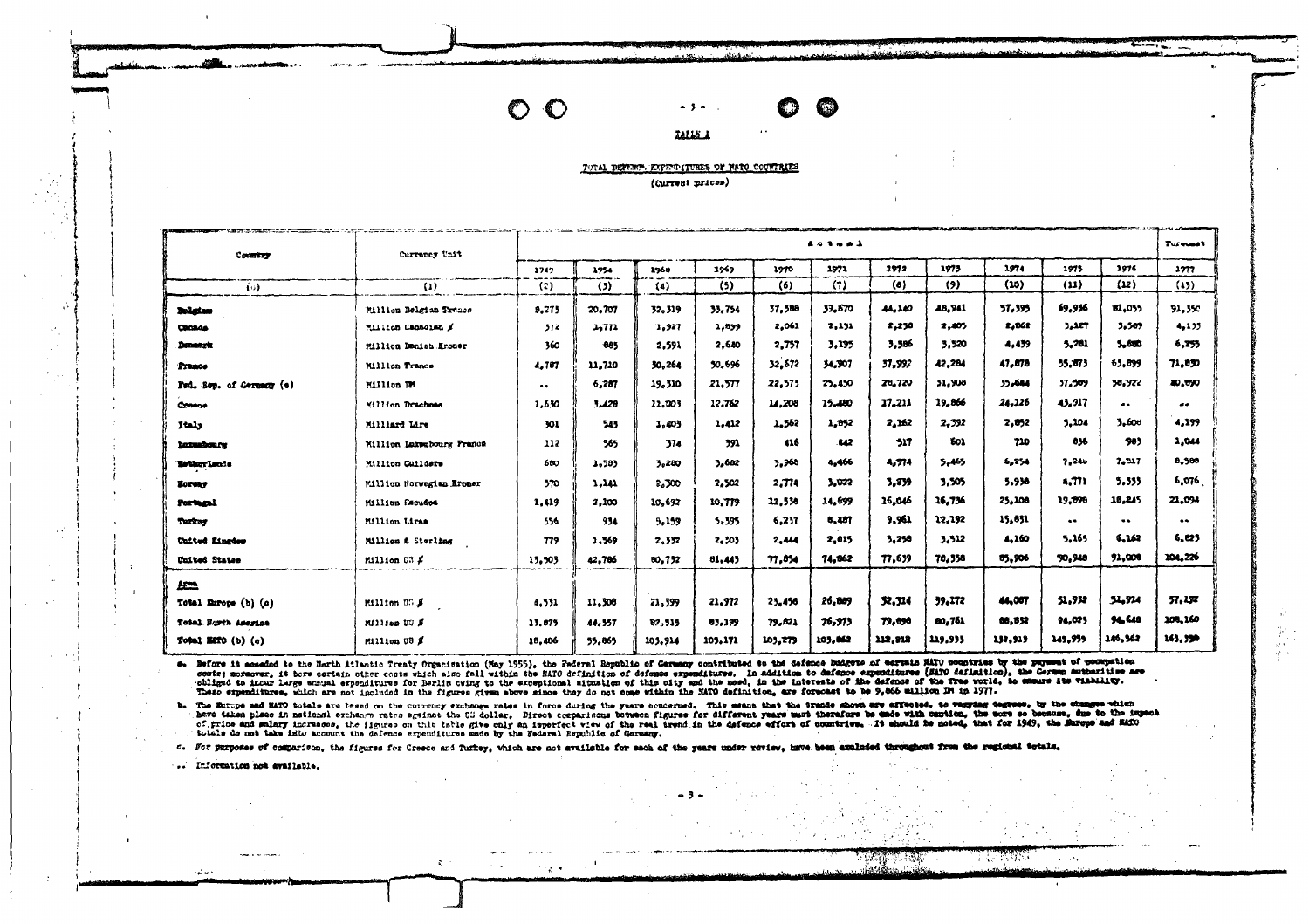| Country                      | 1972 | 1973                  | 1974                     | .1975      | 1976      | 1977(a)             |
|------------------------------|------|-----------------------|--------------------------|------------|-----------|---------------------|
| $\Omega$                     | (1)  | $\boldsymbol{\Omega}$ | $\overline{\mathcal{L}}$ | <u>74)</u> | (5)       | $\bm{G}$            |
| Belgium                      | 2.8  | 2.8                   | 2.8                      | 3.1        | 3.2       | $3.3$ .             |
| Denmark                      | 2.3  | 2.1                   | 2.4                      | 2.6        | 2,4       | $2,5 -$             |
| France                       | 3.9  | 3.8                   | 3.8                      | 3.9        | .3.9.     | 3.9                 |
| <b>F.R.</b> of Germany $(v)$ | 3.5  | 3.5                   | 3.6                      | 3.6        | 3.5       | 3.4                 |
| <b>D</b> recoe               | 4.6  | 4.1                   | 4.2                      | 6.5        | $\bullet$ | $\bullet$ $\bullet$ |
| Italy                        | 3.1  | 2.9                   | 2,8                      | 2.7        | 2.5       | 2,5                 |
| Lunembourg                   | 0.9  | 0.8                   | 0,8                      | 1,0        | 1, 1      | 1.1                 |
| Fetherlands                  | 3.4  | $3 - 3$               | 3.3                      | 3.5        | 3.3       | $3.3 -$             |
| Eorway                       | 3.3  | 3.1                   | 3.1                      | 3.2        | 3.1       | 3.1                 |
| Portugal                     | 7.0  | 6,0                   | 7.4                      | 5.4        | 4.0       | 3.3                 |
| Turkey                       | 4.3  | 4.1                   | 3.9                      | $\bullet$  | $\bullet$ |                     |
| United Kingdon               | 5.2  | 4.9                   | 5.1                      | 5.0        | 5.1       | 4.9                 |
| ELTO Europe(c)               | 3,8  | 3.6                   | 3.7                      | 3.8        | 3.6       | 3.6                 |
| $C$ -nada                    | 2,1  | 1.9                   | 2,0                      | 1.9        | 1,9       | 2.0                 |
| United States                | 6,6  | 6.0                   | 6.1                      | 6.0        | 5.4       | 5.5                 |
| $R$ otel NAPO $(a)$          | 5.3  | 4.8                   | 4.9                      | 4.8        | 4.4       | 4.5                 |

TABIL II. DEFENCE FXPERIDITURES AS PERCENTIGE OF GROSS LONDETIC PRODUCT IN PURCHASERS! VALUES

ing the

### Matem :

s. Freliminary estimates.

These percentages have been calculated without taking into account the  $\mathbb{Z}[\mathbf{q}^{\pm 1}]$ expenditures on Berlin (pec note a., Table I) ; if these expenses were included, the percentages would be as follows :

| 1972 : 4.2 | 1974 : 4.4 | 1976 : 4.3 |
|------------|------------|------------|
| 1973 : 4.2 | 1975 : 4.4 | 1977 : 4.2 |

A.

These percentages have been calculated without Greese and Turkey  $\mathbf{c}$  . (see note c., Table I).

Information not available.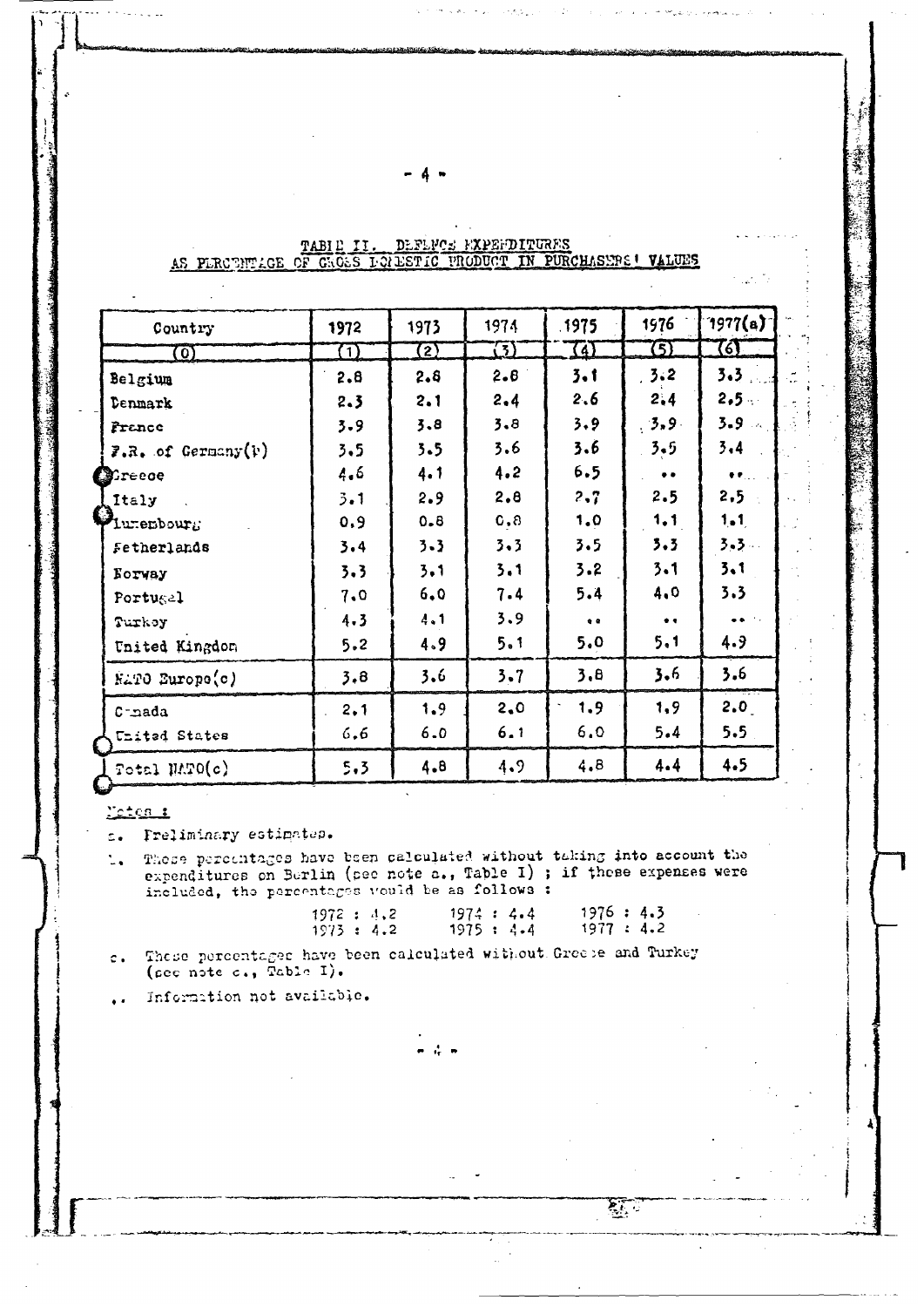| . .<br>×<br>۰. |
|----------------|
|----------------|

| Country            |                  |                           | Gross Domestic Product<br>Per Head |                | Defence Lxpenditures<br>Per Head |           |                      |                       |  |  |
|--------------------|------------------|---------------------------|------------------------------------|----------------|----------------------------------|-----------|----------------------|-----------------------|--|--|
|                    | 1974             | 1975                      | 1976                               | 1977(b)        | 1974                             | 1975      | 1976                 | 1977(b)               |  |  |
| $\Omega$           | $\mathbf \Omega$ | $\overline{\mathfrak{D}}$ | σΣ                                 | $\overline{4}$ | 迈                                | ত্য       | 91                   | $\boldsymbol{\Omega}$ |  |  |
| Belgium            | 5,466            | 5,343                     | 5,456                              | 5,576          | 151                              | 163       | 173                  | 181                   |  |  |
| Denmark            | 5,979            | 5,896                     | 6,194                              | 6,238          | 144                              | 147       | 150                  | 155                   |  |  |
| <b>France</b>      | 5,032            | 5,013                     | 5,255                              | 5,375          | 189                              | 195       | 203                  | 207                   |  |  |
| F.R.of Germany     | 6,148            | 6,011                     | 6,377                              | 6,612          | 230c                             | 227c      | 22 <sub>3c</sub>     | 233c                  |  |  |
| Greece             | 2,117            | 2,227                     | 2,325                              | 2,425          | 90                               | 145       | $\ddot{\phantom{0}}$ | $\bullet$             |  |  |
| Iceland            | 6,489            | 6,363                     | 6,248                              | 6,193          |                                  |           |                      |                       |  |  |
| Italy              | 2,804            | 2,686                     | 2,819                              | 2,669          | 79                               | 76        | 74                   | 73                    |  |  |
| Luxembourg         | 6,116            | 5,614                     | 5,831                              | 5,947          | 51                               | 54        | 58                   | 57                    |  |  |
| Netherlands        | 5,221            | 5,113                     | 5,310                              | 5,453          | 172                              | 176       | 176                  | 181                   |  |  |
| Norvay             | 5,850            | 6,018                     | 6,347                              | 6,652          | 179                              | 183       | 131                  |                       |  |  |
| Fortugal           | 1,490            | 1,325                     | 1,392                              | 1,470          | 111                              | 73        | 58                   | 49                    |  |  |
| <b>Nirkey</b>      | 755              | 802                       | 853                                | 678            | 29                               | $\bullet$ | $\bullet$            | $\bullet$             |  |  |
| United Kingdom     | 3,407            | 3,364                     | 3,413                              | 3,451          | 174                              | 177       | 177                  | 176                   |  |  |
| ELTO Europe(d)     | 4,430            | 4,337                     | 4,530                              | 4,642          | 166                              | 166       | 167                  | 16S                   |  |  |
| Canada             | 6,637            | 6,569                     | 6,779                              | 6,865          | 130                              | 123       | 124                  | 128                   |  |  |
| United States      | 6,633            | 6,476                     | 6,821                              | 7,102          | 405                              | 309       | 364                  | 391                   |  |  |
| $TestI$ MATO $(d)$ | 5,458            | 5,342                     | 5,604                              | 5,789          | 266                              | 259       | 249                  | 262                   |  |  |

### TABLE III. GROSS DO ESTIC PRODUCT IN PURCHASEMS' VALUES AND DEFLNCE EXPENDITURES PER CAPITA,  $E: US \tg (a)$

## Estes 1

- All figures are expressed in 1974 prices ; the national currencies have a. been converted into US \$ on the basis of the average exchange rates for 1974 ; since then, further changes in exchange rates have occurred and a certain number of caution should be exercised in making comparisons.
- Preliminary estimates. ъ.
- In addition to military expenses proper, the Gorman Authorities are obliged  $\mathbb{C}$  . to incur large annual expenditures for Berlin, owing to the exceptional situation of this city and the need, in the interest of the defence of the. free world, to ensure its viability. If they were taken into account, the figures would be US \$ 266 for 1974, US \$ 266 for 1975, US \$ 272 for 1976  $2.52 \times 250$  for 1977.
- These totals have been calculated without Greece and Turkey (seemte c., d. Table  $I$ ).
- Information not available.

 $\mathcal{L}_{\mathcal{F}}$ 

Zero or less than half of lart digit ghown.

-5-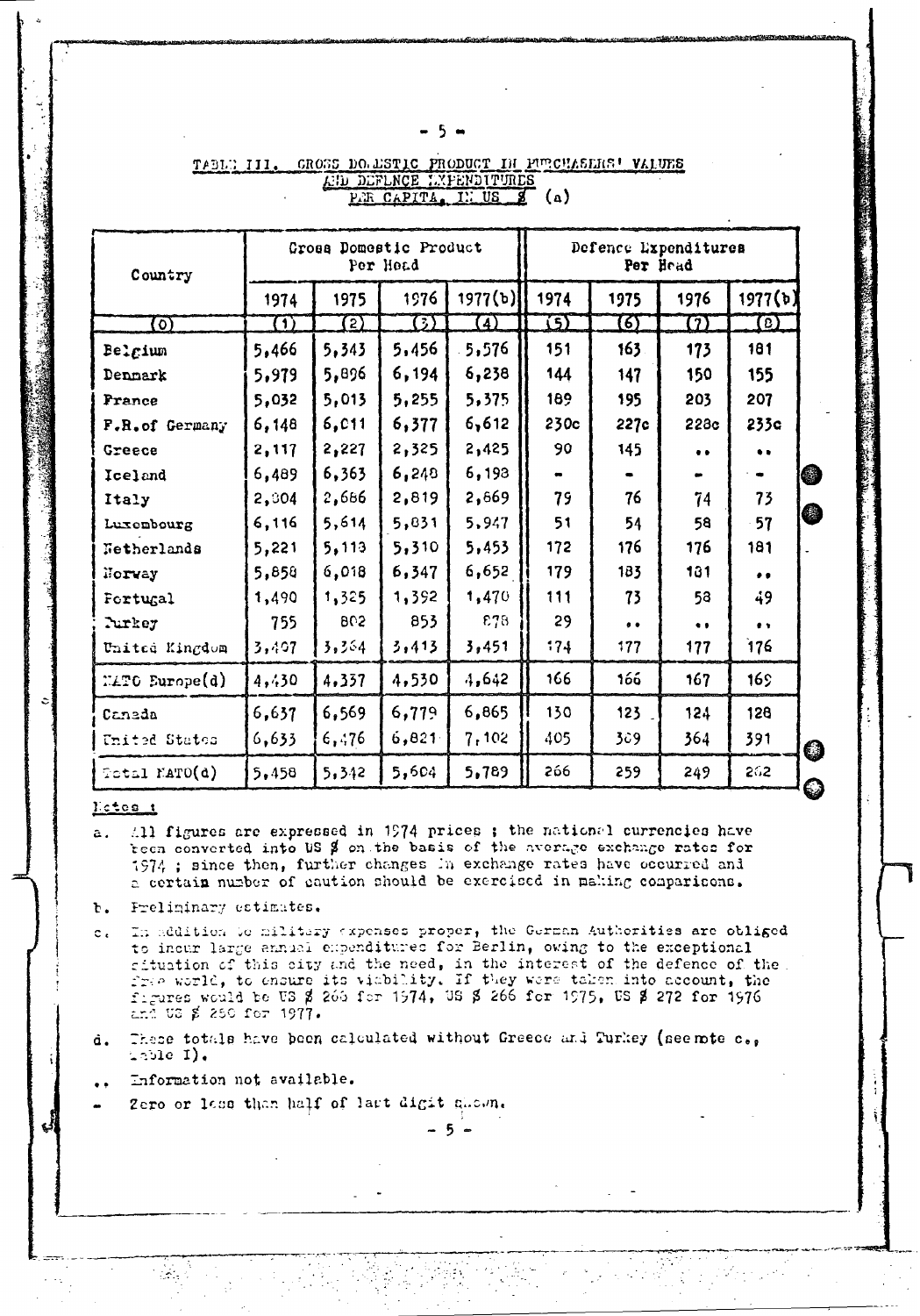### TIBLE IV. HAJOR EQUIPIENT EXPENDITURES AS PERCEDIMACY OF TOTAL DEFENCE EXPREDITURES

- 6 -

(Fiscal Years) (a)

Ï

음료.

| Country        | Average<br>1965–1970) | 1972 orl<br>1972/73 |         |          | $\{1973 \text{ or } 1974 \text{ or } 1975 \text{ or } 1976 \text{ or } 1977\}$ |           | 1973/74 1974/75 1975/76 1976/77 1977/78(b) |
|----------------|-----------------------|---------------------|---------|----------|--------------------------------------------------------------------------------|-----------|--------------------------------------------|
| $\circ$        | $\bf (1)$             | $\mathbf{2}$        | 3)      | $\Delta$ | 5)                                                                             | 6)        | (7)                                        |
| Belgium        | 11.0                  | 11.4                | 8.4     | 8.9      | 9.1                                                                            | 11.1      | 10.3                                       |
| Canada         | 11.5                  | 5.1                 | 7.3     | 5.9      | 6.3                                                                            | 8.0       | $9 - 1$ in the set                         |
| Denmark        | 13.6                  | 15.4                | 17.2    | 19.3     | 19.0                                                                           | 19.4      | 17.3                                       |
| F.R.of Germany | 16.1                  | 12.5                | 12.1    | 11.9     | 11,8                                                                           | 13.2      | 13.3                                       |
| Italy          | 13.0                  | 16.9                | 15.2    | 15.2     | 13.9                                                                           | 13.1      | 14.0                                       |
| Luxenbourg     | $\cdot$ 2.6           | 1.5                 | $1 - 3$ | 2.4      | 1.0                                                                            | 3.4       | 2.9                                        |
| Metherlands    | 14.5                  | 10.7                | 11, 2   | 13.2     | 15.6                                                                           | 15.2      | 16.1 <sub>1</sub>                          |
| Horway         | 16.8                  | 11, 3               | 11.7    | 13.4     | 14.4                                                                           | 13.3      | 16.6                                       |
| Portugal       | 16.9                  | 7.5                 | 4.5     | 3.1      | 1.9                                                                            | 1, 9      | 2.2                                        |
| Turliev        | 3.1                   | 4.9                 | 5.0     | 3.0      | $\bullet$                                                                      | $\bullet$ | $\bullet$                                  |
| United Kingdom | 15.9                  | ia.c                | 19.1    | 17.2     | 19.3                                                                           | 20.6      | 21.8                                       |
| United States  | 27.3                  | 21.6                | 19.9    | 13.1     | 17.5                                                                           | 18.5      | 20.8                                       |

**Motopul** 

 $\bullet$ 

 $\hat{Q}$ 

C

 $\overline{C}$ 

With the prosption of Canada, Dennark and the United Eingdom (Fiscal Yong : April- Arch), Turkey (Fiscal Yong : Harch-February) and the United Citates (Fiscal Yong : Harch 1977/72 to 1975/76 : Jaly-June ; Fiscal Yong 1996/  $\overline{a}$ countmies shown in this table collections with calendar year (ist January-Jist Deterber).

b. Prilicinary estimation.

Information not evailable.  $\ddot{\phantom{a}}$